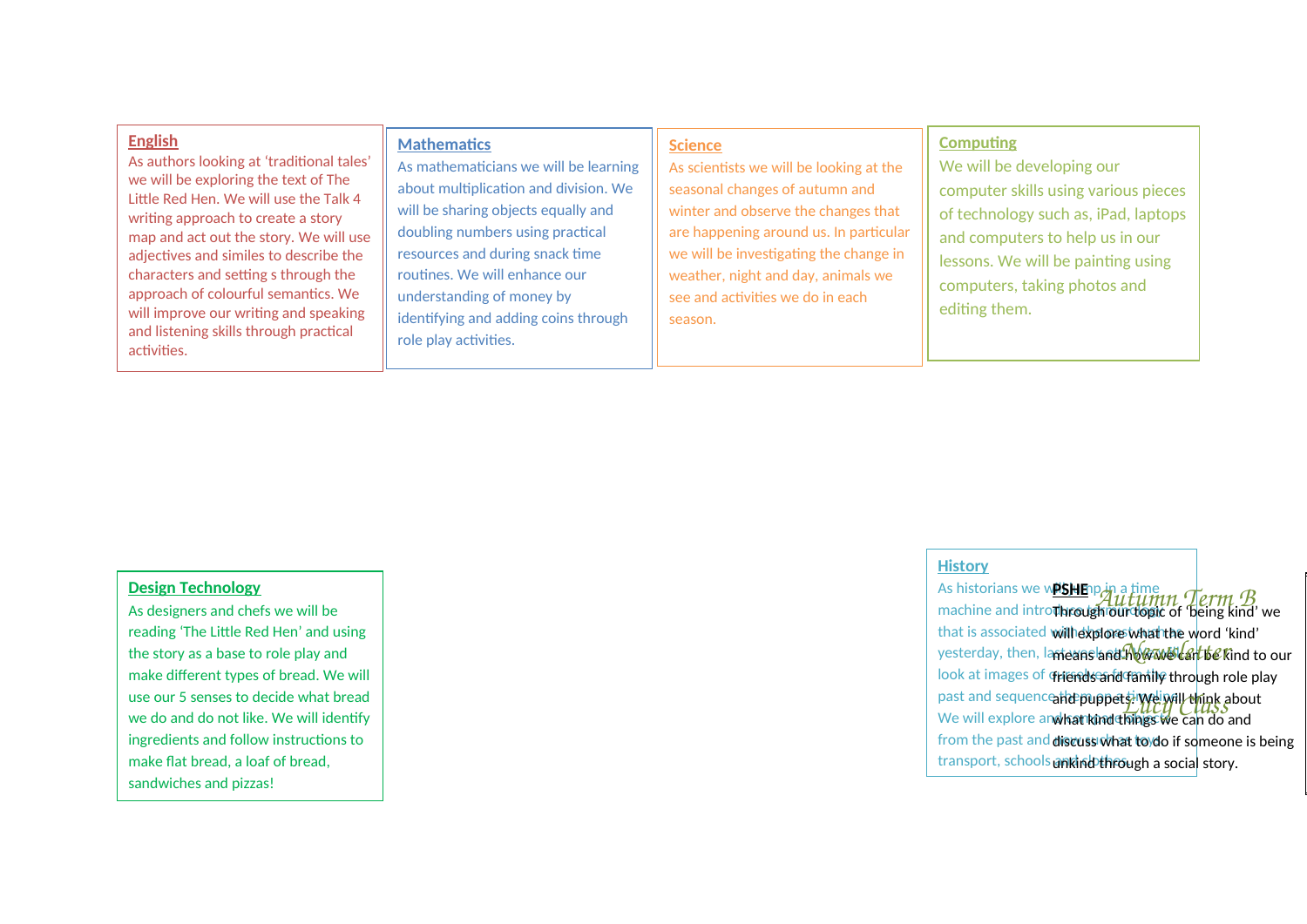#### **Religious Education**

As philosophers we will be learning about Christianity. Through the Nativity Story we will focus on the key concepts of love, kindness and forgiveness and how Christians believe that Jesus was born so our sins could be forgiven. We will explore the story through sensory activities and act it out using role play props.

## As dancers we will learn to travel and move confidently in a variety of different ways. We will listen to various genres of music and explore how we can move our bodies in beat with the music. We will build up our skills week by week and eventually perform a dance sequence to show parents at home.

**Physical Education** 

#### **Music**

As musicians we will be learning about rhythm and sound through 'Shake It Baby'. We will use percussion and our bodies to find the pulse and explore the pitch and tempo of the music. We will improve our singing and signing skills through learning new songs and eventually perform a Christmas group piece using both our voices and instruments.

#### **Social Communication**

In our topic 'people in my life' we will develop our self-awareness skills through looking all of the important people in our lives. We will look at photos of friends and family members and identify who they are and why they are special to us. We will use natural resources to create a family tree and identify how the people close to us make us feel and why.

#### **English.**

## **Suggested ideas:**

**We follow the Read Write Inc programme of phonics and practising reading/blending the letter sounds on a regular basis will thoroughly support learning. https://ruthmiskin.com/en/find-out-**

#### **Maths.**

**Suggested ideas:** 

**Encourage the children to share objects equally at home between their family members. When going to a shop ask the children to identify the correct coins to pay for items. Allow the children to cut different** 

#### **Science.**

#### **Suggested ideas:**

**Go on a nature walk and discuss the seasonal changes that are happening around us. Can the children find objects that are linked to the seasons? Allow the** 

#### **Computing.**

#### **Suggested ideas:**

**Allow the children to explore and navigate themselves around any technology that is available at home. On an iPad can they find a certain app? On a computer can**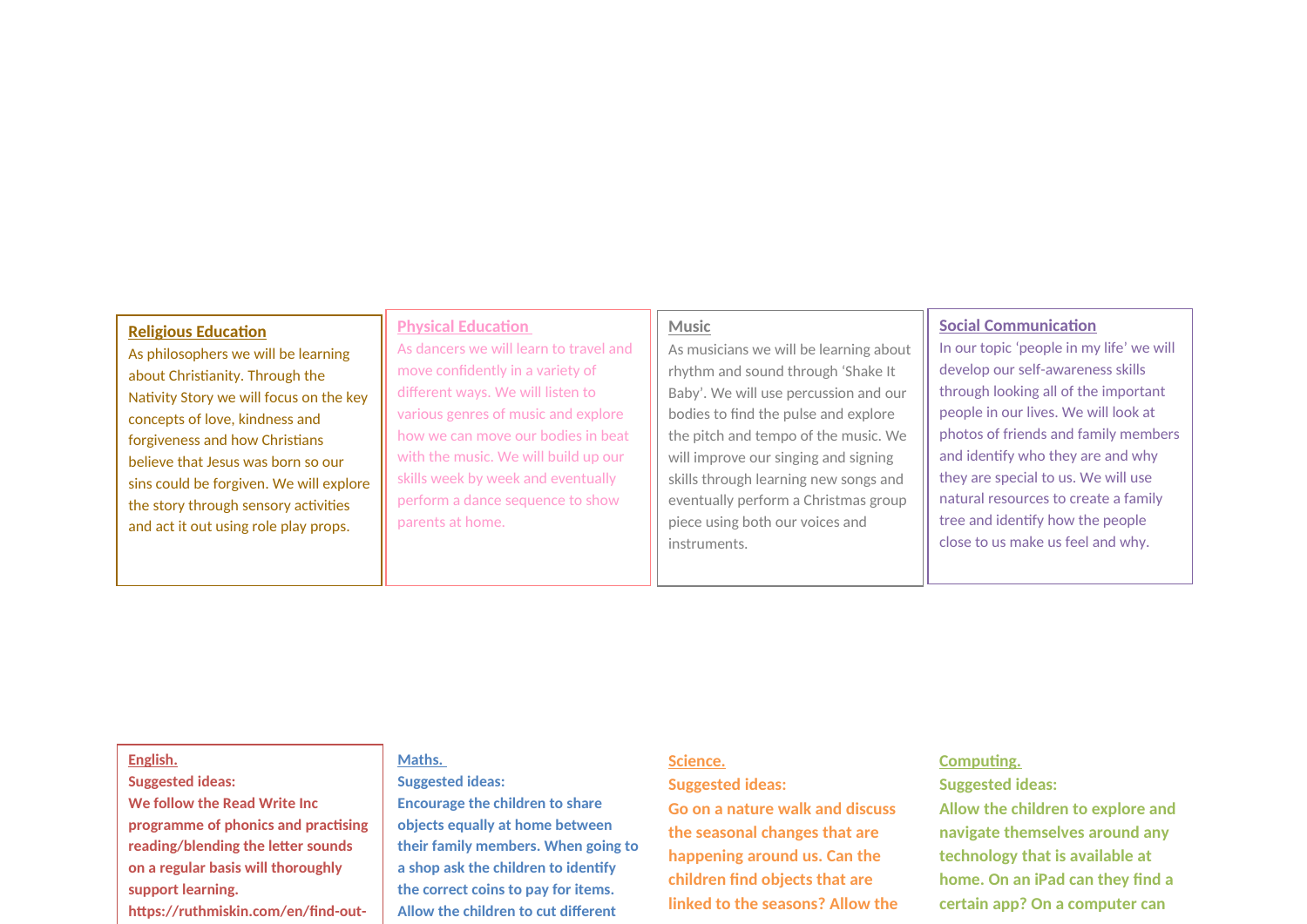#### **History**

**Suggested ideas: Allow the children to explore any objects in the house that are from the past. Dig out some old family photos of parents and grandparents – what do the children notice about the pictures? Are they the same as pictures now? Why not?** 

#### **PSHE**

#### **Suggested ideas:**

**Reinforce to your child how important it is for them to be kind and allow them to plan and then do a kind deed for a friend or family member. Discuss with your child how we use kind hands and kind feet and what to do if someone is being unkind.**

# *Home Learning <u>Design Technology</u> Suggested ideas:*

## **Suggested ideas: Allow the children to explore different ingredients in the house such as flour, wheat and salt. Can the children identify the ingredients and then follow instructions to make their own sandwiches and pizza?**